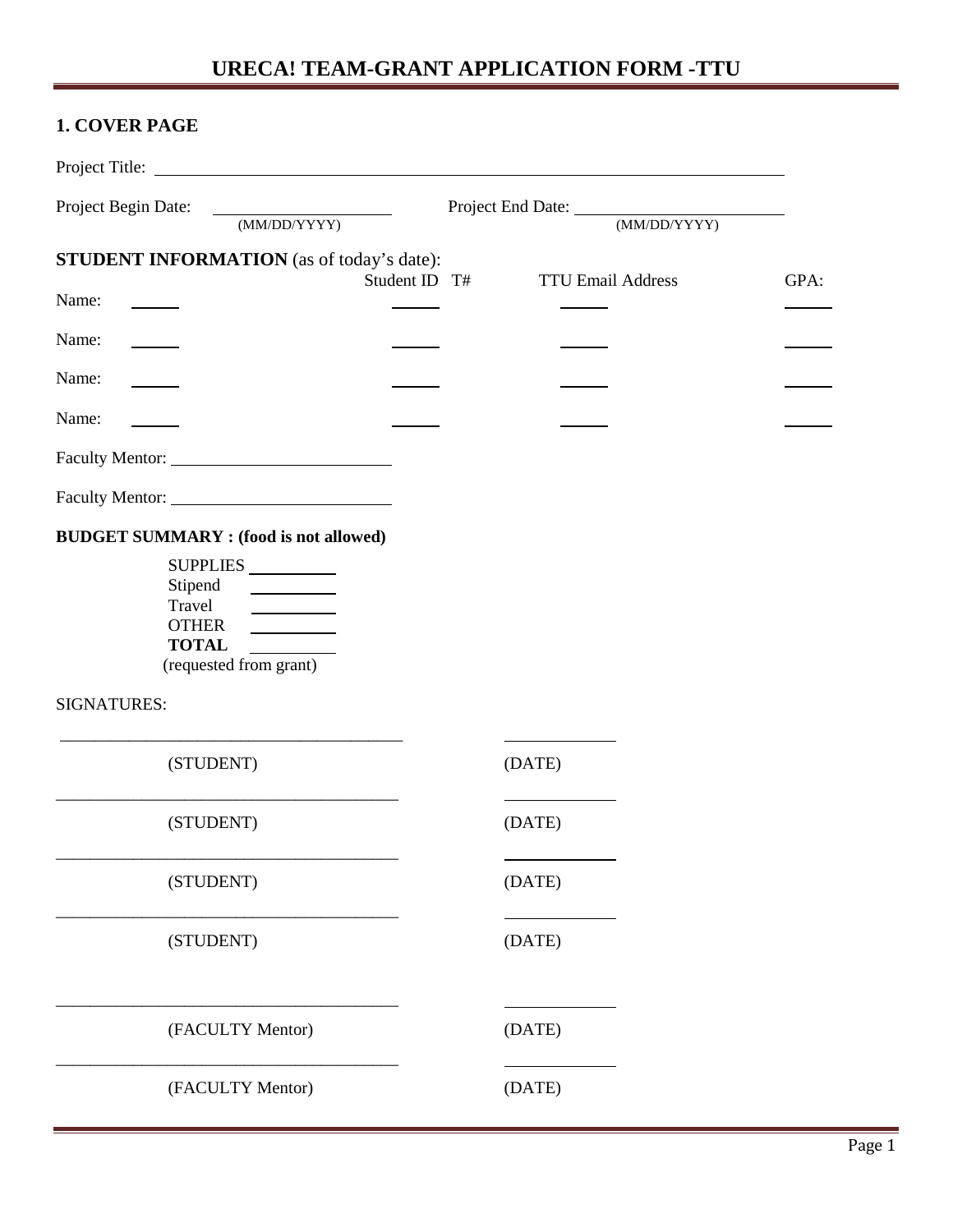#### **2. URECA! BUDGET FORM (To be developed in consultation with faculty mentor)**

Project Title:

#### **DETAILED BUDGET:**

Itemize expenses for items not provided through TTU or your faculty mentor. The maximum is \$1000 for academic year mini-grants. Submit separate sheet with supporting documentation (e.g., product specifications, cost estimates, travel request forms) if appropriate. The budget page should include a list of the items within categories (i.e., supplies, personal protective equipment, services, equipment, mileage, etc.) and a justification of any unusual items. Round to the nearest dollar. If the total project costs exceed the \$5000 maximum of this award, then list any other sources of support (SMAC 606, other grants) on a separate additional sheet.

| <b>Expense Items</b> | <b>Estimated Costs</b> |
|----------------------|------------------------|
|                      | \$                     |
|                      | \$                     |
|                      | \$                     |
|                      | \$                     |
|                      | \$                     |
|                      | \$                     |
|                      | \$                     |
|                      | \$                     |
|                      | \$                     |
|                      | \$                     |
|                      | \$                     |
|                      | \$                     |
|                      | \$                     |
|                      | \$                     |
|                      | \$                     |

Total Budget Request:

 $\overline{\mathcal{S}}$ 

All funds for expense items, such as materials, supplies, equipment, software, computers, resources, or for other expenditures such as travel integral to the conduct of the project or costs for outside services performed, must be clearly and fully documented in the project description in Section 3. Such documentation must include:

- Name/description of expense item
- Cost of expense item
- Detailed justification for why this expense item is necessary
- Brief description of how this item is to be used for this project
- Can the project be completed without the requested item(s)?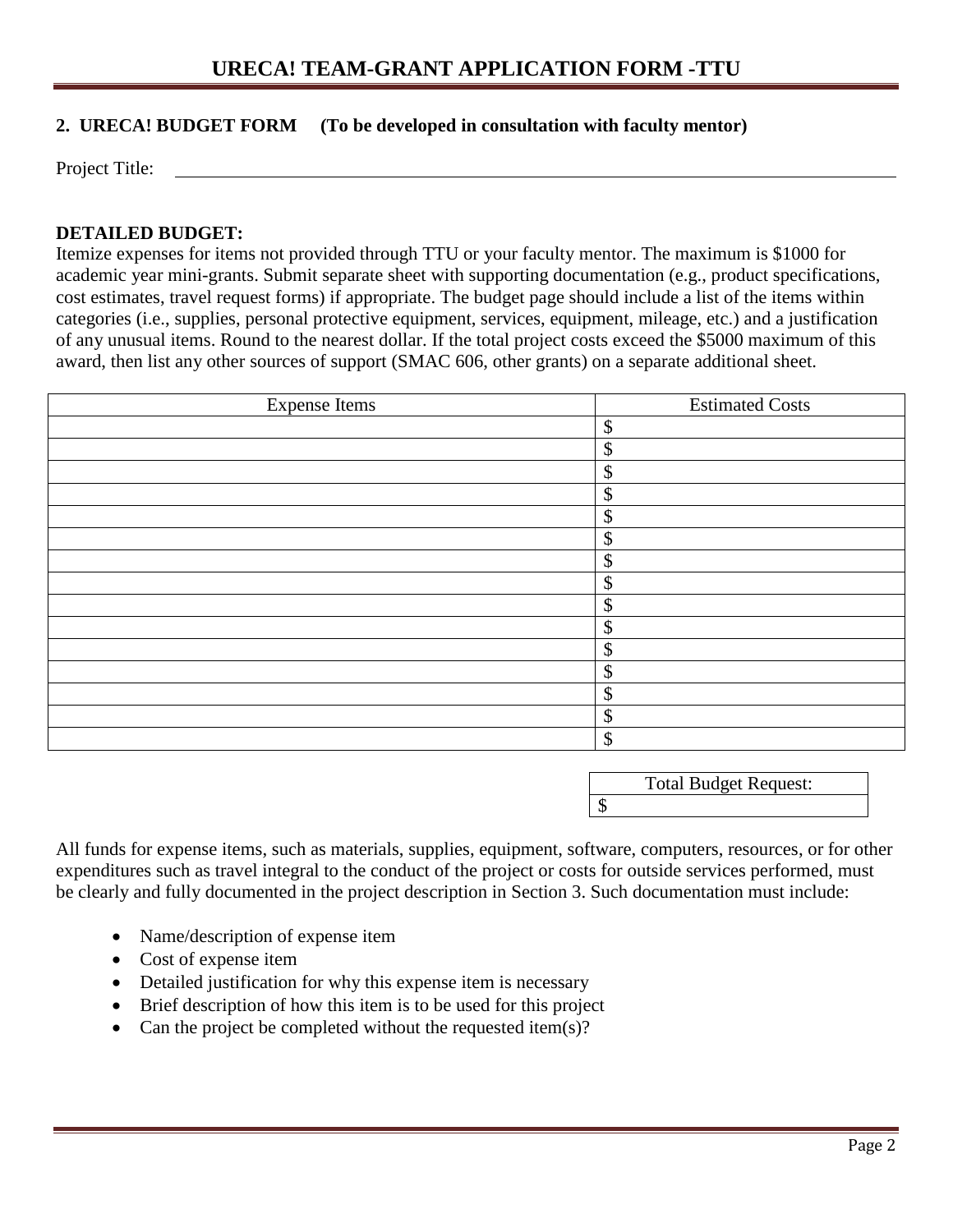**3. PROJECT DESCRIPTION:** This section is most important, and can be prepared on additional pages. There are no page limitations, but be efficient and concise, an overly long proposal doesn't help the reviewers.

The Project Description consists of the following sections:

- **Introduction/Background** (include your main research question and/or creative outcome; use supporting citations)
- **Proposed plan**, with preliminary results if possible.
- **TEAM Roles**. Define the role of the faculty advisor(s), and the role of **every** team member:
- **Budget justification**.
- **Dissemination of results**. Explain how the project extends present knowledge and contributes to the students field of study; explain its value and to whom (will students present the research (where?) or try to publish?).

#### **NOTE: This description must be written to an educated lay audience. The review committee will not necessarily contain a member from your field**.

**Project ABSTRACT:**

Project Description with additional pages will follow on the next pages: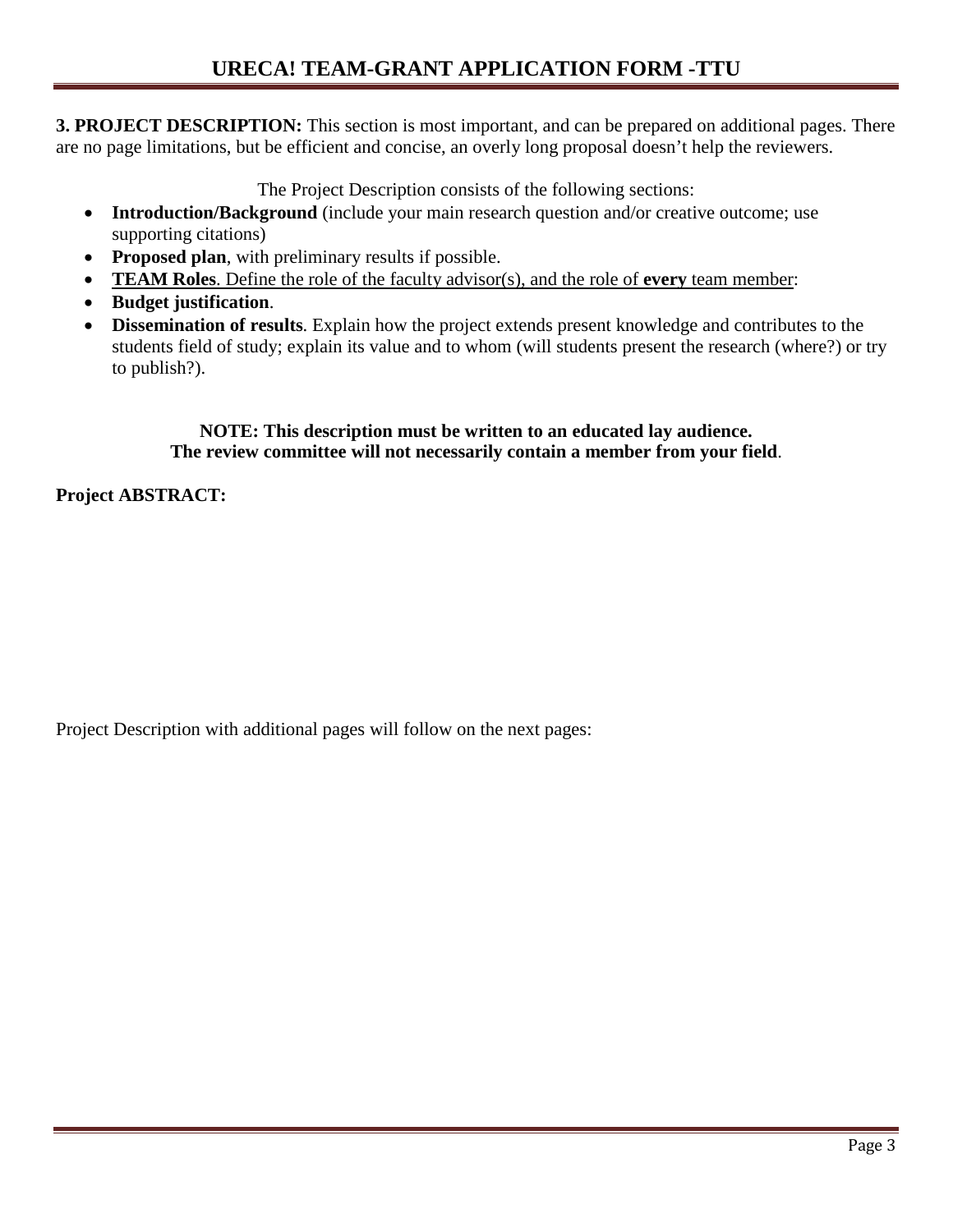| 4. Environmental Health and Safety (check all that apply to your proposed research)                      |
|----------------------------------------------------------------------------------------------------------|
| Infectious Agents (including Select Agents)                                                              |
| <b>Human Derived Materials</b>                                                                           |
| <b>Recombinant DNA</b>                                                                                   |
| Hazardous Chemicals (including controlled substances)                                                    |
| Will hazardous wastes be generated?                                                                      |
| Yes                                                                                                      |
| N <sub>0</sub>                                                                                           |
|                                                                                                          |
| Plant Pathogens (including Select Agents)                                                                |
| Compressed gases                                                                                         |
| Cryogenic materials                                                                                      |
| <b>Noise</b>                                                                                             |
| Nanoparticles                                                                                            |
| Non-native/Invasive species                                                                              |
| Shipping/receiving and/or transporting hazardous materials (including dry ice, chemicals, and biological |
| materials)                                                                                               |
| Radionucleotides                                                                                         |
| Ionizing radiation/Lasers                                                                                |
| Aquatic hazards (diving/boat/etc.)                                                                       |

If any box above is checked your application may also be reviewed by Environmental Health and Safety. For guidance in defining research hazards, please consult the EHS website: [www.tntech.edu/safety](http://www.tntech.edu/safety)

#### **Vertebrate Animals**

**<http://www.tntech.edu/research/animal-care-and-use-iacuc/>**

- 1. Does the research proposed in this application involve the use of vertebrate animals?
	- □ No. (Review by IACUC is NOT required. Do not answer Question 2.)

Yes. (Review by IACUC is required. Continue with Question 2.)

- 2. A protocol for the research proposed in this application (check one):
- has been approved and is on file in the IACUC.
- has been submitted to the IACUC.
- $\Box$  will be submitted to the IACUC.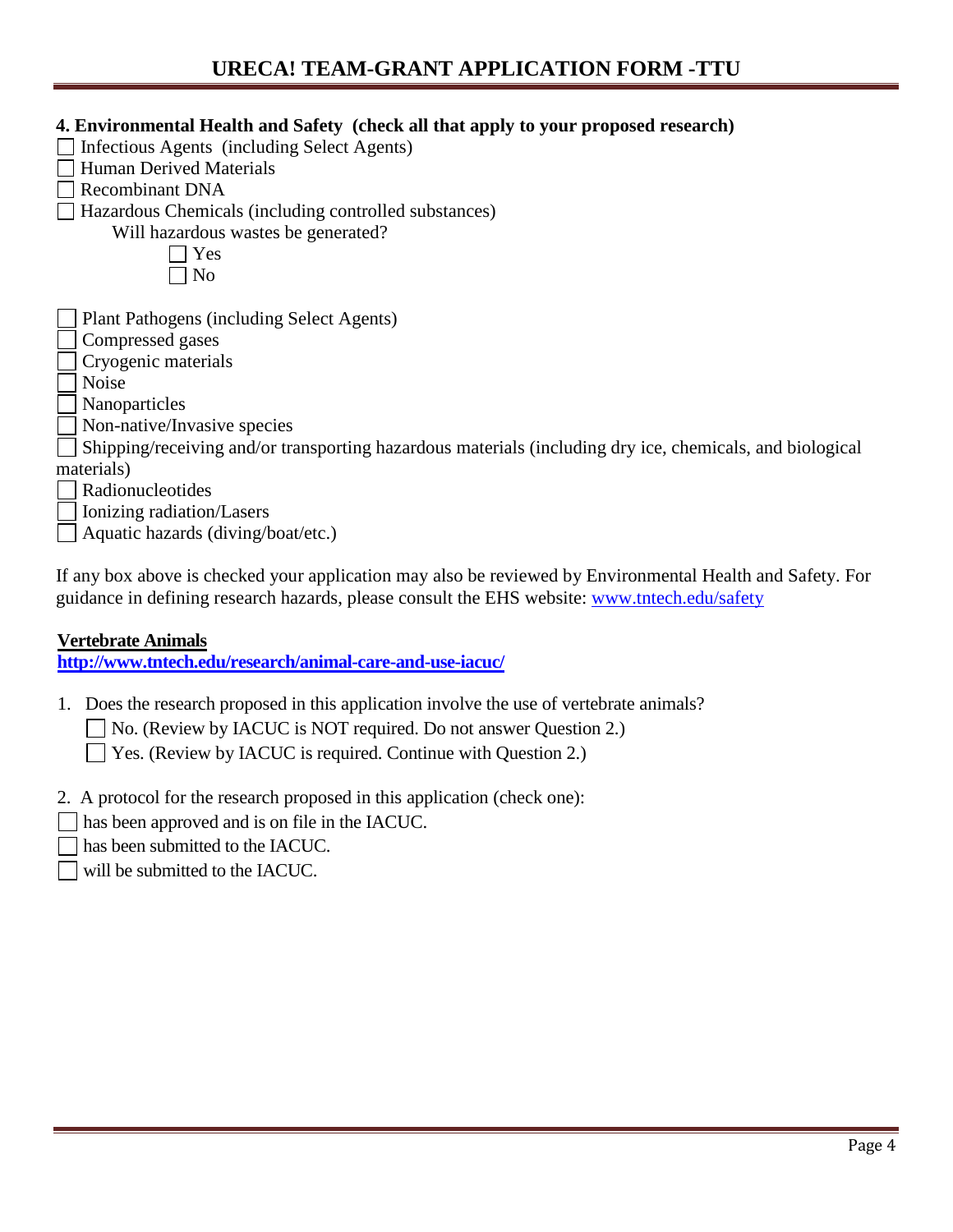#### **Human Subjects**

**<http://www.tntech.edu/research/hs-guidelines/>**

1. Does the research proposed in this application involve the use of human subjects (INCLUDING use of de-identified data or specimens of human origin)?

No. (Review by the TTU Institutional Review Board is NOT required. **Do not answer Question 2 in Safety Training**.)

Yes. (Review by TTU Institutional Review Board is required. **Continue with Question 2 in Safety Training**.)

Include in the URECA! application your IACUC and/or IRB application(s) and/or approval letter(s). *Note: No funding will be given prior to the receipt of the necessary approval, but applications will still be accepted.* 

### **Safety Training**

- 1. Have students completed all appropriate required TTU safety training?  $\Box$  Yes (Answer question 2) No
- 2. Which TTU safety training(s) have been completed? List training title and date of completion. *Note: TTU safety training(s) are required prior to the start of any project.* These pages can be appended to the end of this proposal.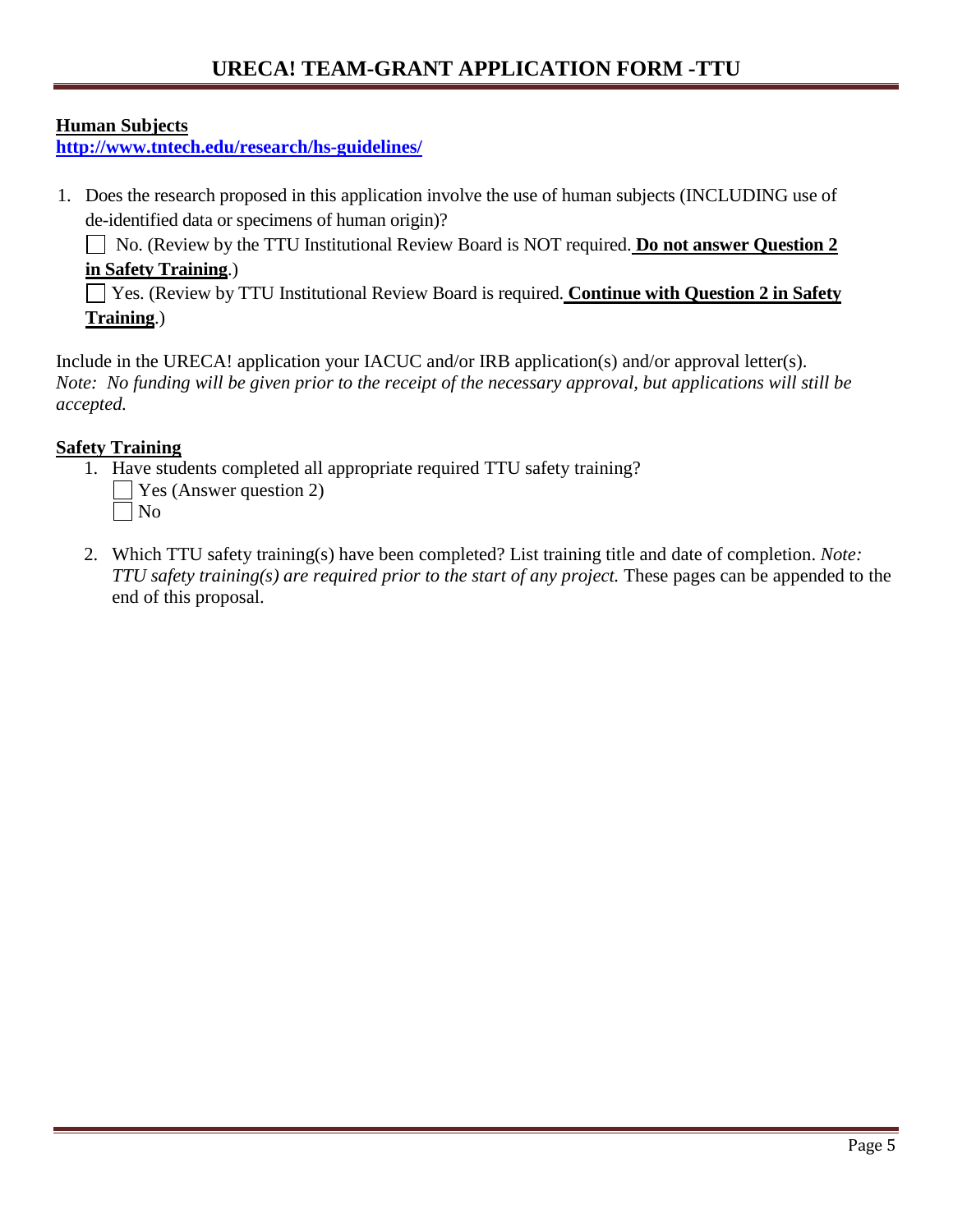#### **5. HEALTH and SAFETY**

Consider your project from start to finish. What health and safety related issues are involved with the work students will perform? What precautions will be taken to minimize the risks? Be sure to include information about wastes generated, hazards present in the research project, environmental protection, and precautions to be taken to protect yourself and others around you. (250 word maximum)

[INSERT HEALTH/SAFETY/ETHICS STATEMENT for the TEAM: 250 WORD MAXIMUM]

#### **6. Ethics for the TEAM**

Are there ethical considerations related to your project? (250 word maximum)

## **Ethics Signature Statement**

By signing below, I (the student) certify that all information provided in this application is accurate and not plagiarized.

Student Signature Date

Student Signature Date

Student Signature Date

Student Signature Date

Page 6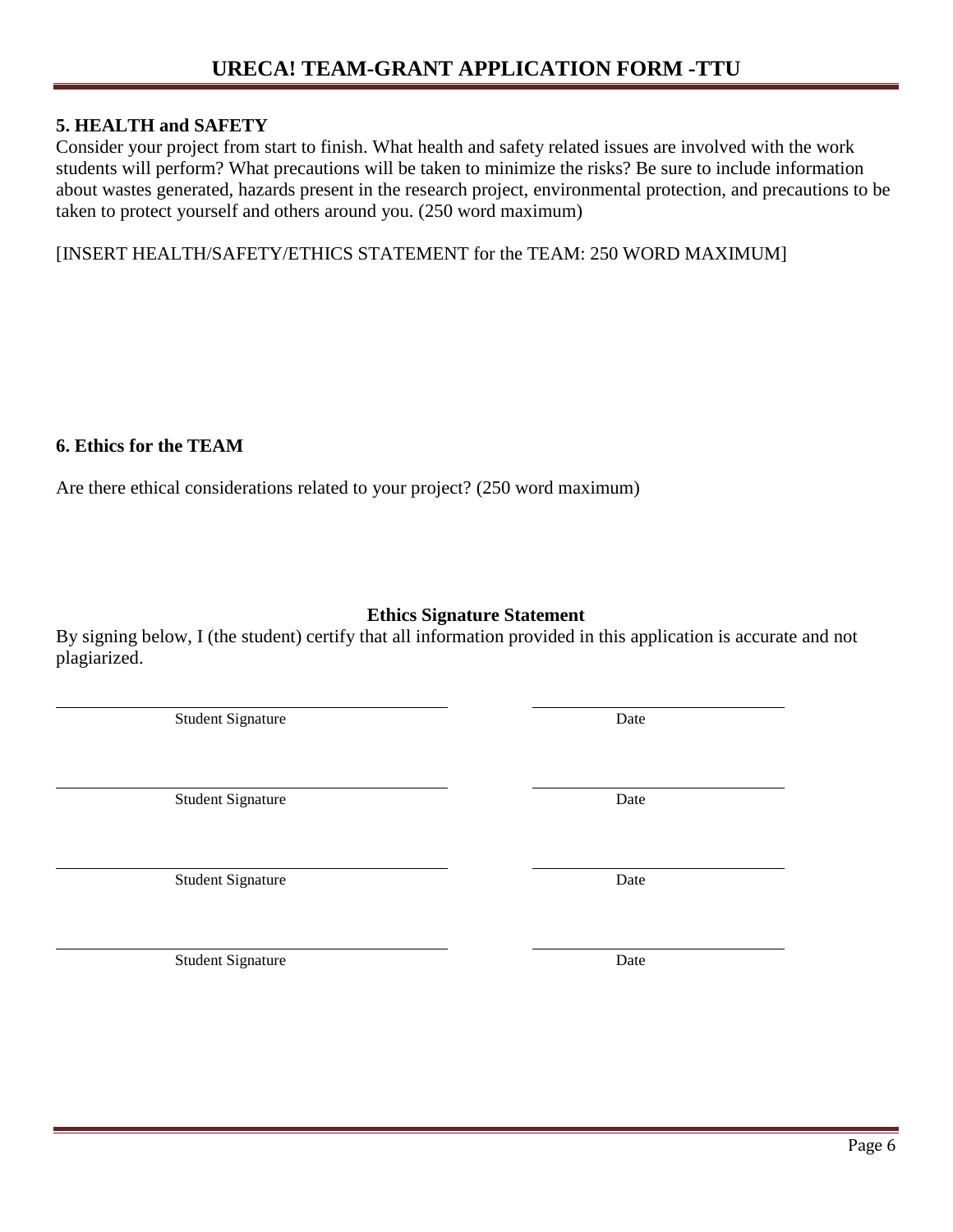## **7. LEARNING OBJECTIVES AND CAREER NARRATIVE:**

Describe what you will learn, skills you will develop, and/or techniques that you will use and how this will enhance your career goals. This should be addressed by every undergraduate researcher, but they can be combined.

[INSERT OBJECTIVES AND CAREER NARRATIVE: 500 WORD MAXIMUM]